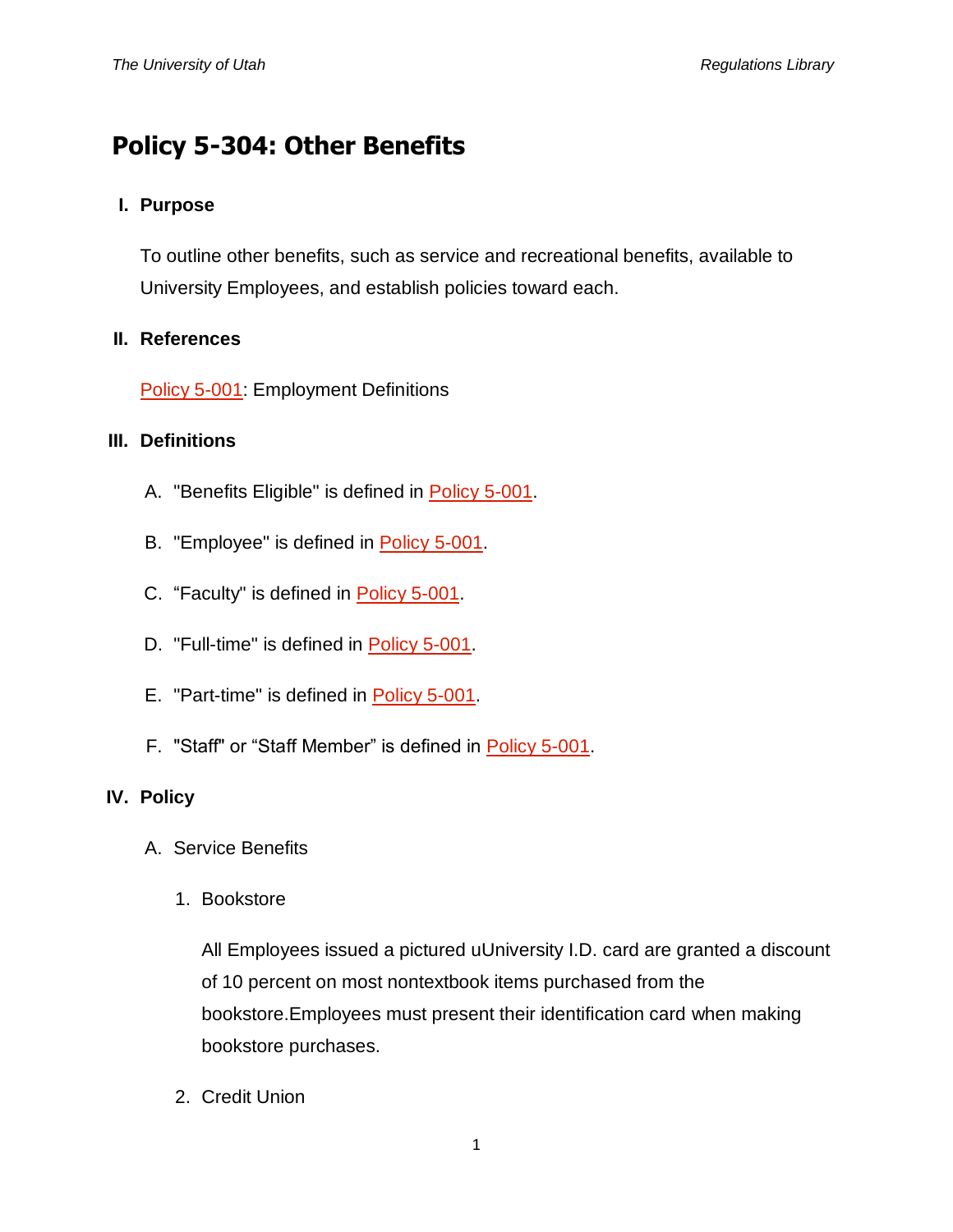All Employees, including Full and Part-time Faculty, and Staff Members, and their eligible family members, are eligible to participate in the University of Utah Employee's Credit Union, a cooperative society organized under a state charter which provides Employees with a systematic savings plan and lending services. Additional information may be obtained from the Credit Union Office.

- 3. Library Privileges
	- a. University Employees issued a valid university I.D. card are entitled to library privileges and are encouraged to use them. All books borrowed are subject to library regulations.
	- b. Fines for overdue and lost material, if not resolved by payment, consultation with library staff, or reviewed by the Library Policy Advisory Committee, will be deducted from Employee paychecks.
- 4. Medical services
	- a. Students, Faculty, and Staff Members may consult school of medicine faculty doctors by requesting an appointment directly or on referral from a community physician. In an emergency, the University hospital emergency room is available at any hour of the day or night.
	- b. Selected health care services, such as immunizations, blood pressure checks, and treatment of other minor health problems are provided to University Employees by the Student Health Service on a fee for service basis.
- B. Recreational Benefits
	- 1. Campus Recreation Services Department

Recreation facilities for both indoor and outdoor sports are available for use by University Employees with valid I.D. cards, and their families, subject to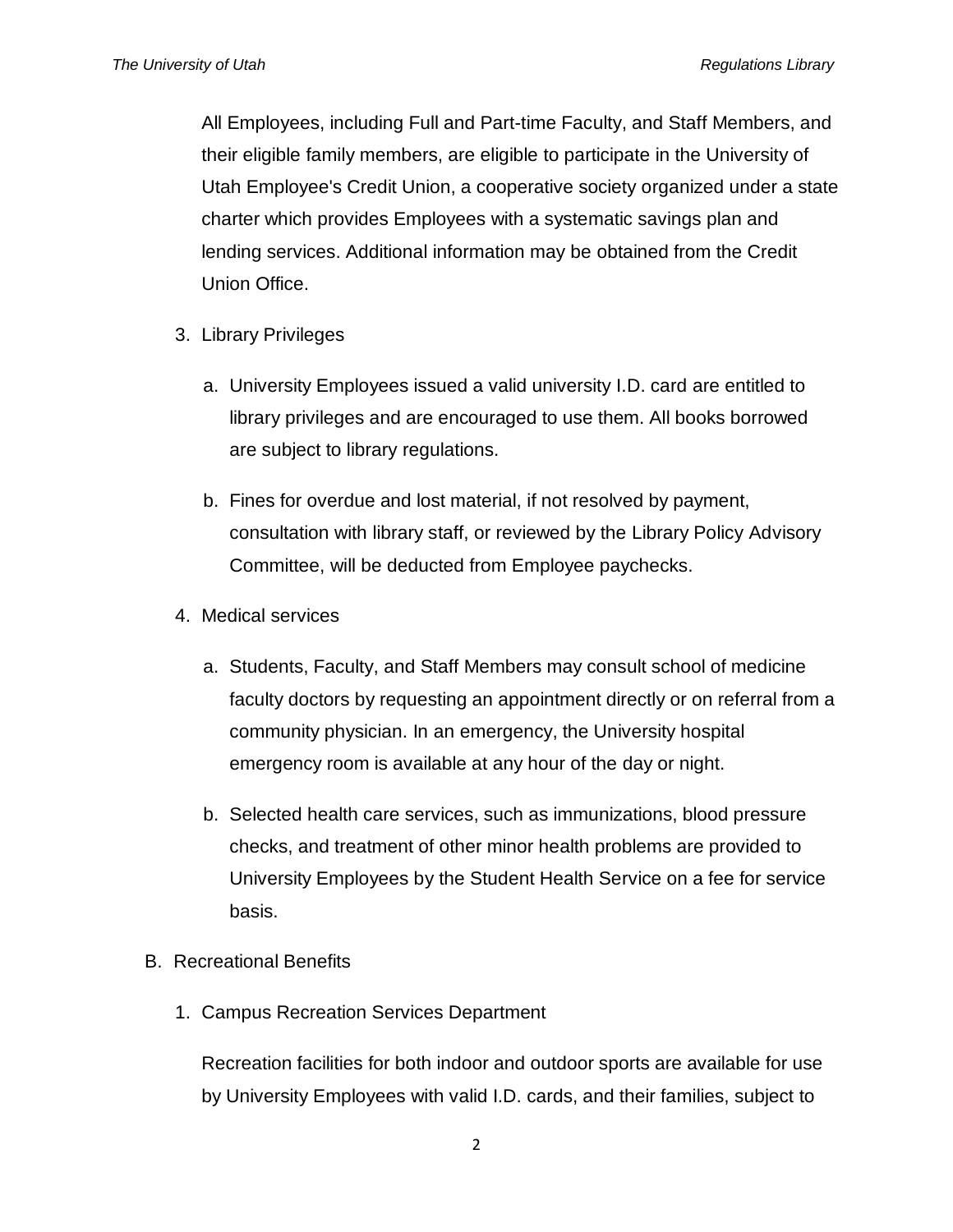payment of approved fees. Information relating to use of or participation in the intramural, outdoor, and informal open recreation programs may be obtained from the Campus Recreation Services Department. Arrangements for use of these facilities and programs, as well as reservations for the open recreation use of the HPER Complex, Fieldhouse, and court sports may be made at the Einar Nelson Fieldhouse Office.

2. Golf Course

The University golf course is open to all University Employees. Passes may be purchased for the season or on a day-to-day basis. Season and daily passes are available at reduced rates.

3. Union Building Activities

Union Building activities such as bowling, table tennis, billiards, chess, and movies are available to all University Employees at current rates.

- C. Ticket Discounts
	- 1. Employees with valid I.D. cards may purchase reserved seat tickets for athletic events and University Theatre productions at established discounts provided that such tickets are purchased for the entire season of events and/or productions.
	- 2. The University Travel Club offers ticket discounts to Employees with a valid I.D. card
	- 3. Reduced admission to selected events at the Special Events Center, lectures, and concerts is available to Employees with a valid I.D. card.
	- 4. Ticket discounts for local movie theatres and sports events are available at the Union Building information desk and the bookstore service desk.

## **V. Contacts**